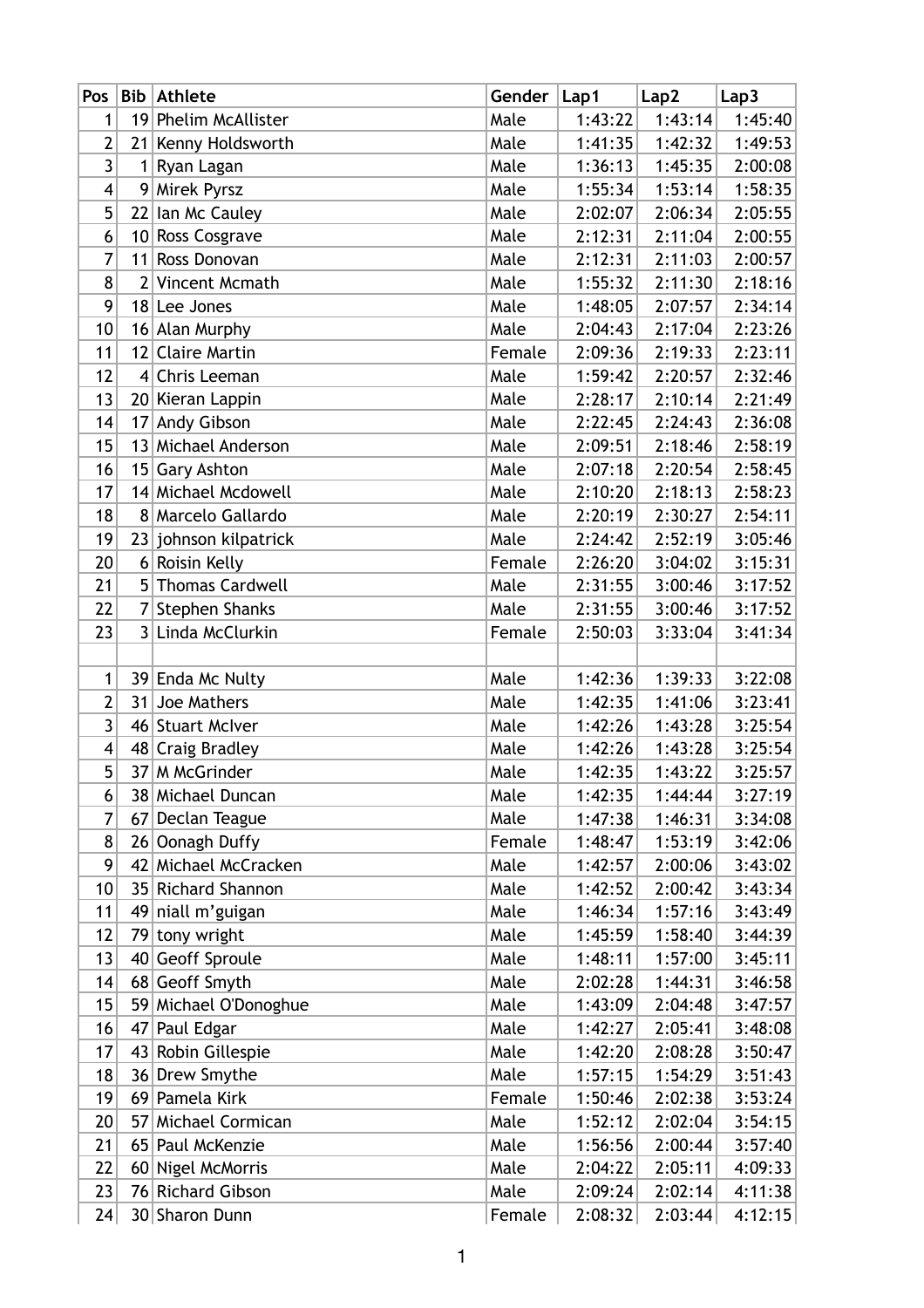| 25                      | 27 Noeleen McKillop                       | Female | 2:03:34 | 2:14:53 | 4:18:27 |
|-------------------------|-------------------------------------------|--------|---------|---------|---------|
| 26                      | 73 Peter Kelly                            | Male   | 1:49:08 | 2:29:53 | 4:19:01 |
| 27                      | 77 Donna Convery                          | Female | 1:57:42 | 2:23:47 | 4:21:28 |
| 28                      | 50 Ashley Briggs                          | Male   | 2:17:52 | 2:04:00 | 4:21:51 |
| 29                      | 56 Paul Bracken                           | Male   | 2:08:45 | 2:15:43 | 4:24:28 |
| 30                      | 33 Stuart Cosgrave                        | Male   | 2:13:56 | 2:12:11 | 4:26:06 |
| 31                      | 58 Andy Taylor                            | Male   | 1:49:53 | 2:36:49 | 4:26:41 |
| 32                      | 62 Pamela-Jane Feeney                     | Female | 2:10:14 | 2:24:23 | 4:34:36 |
| 33                      | 74 Christopher Woods                      | Male   | 2:05:13 | 2:33:02 | 4:38:14 |
| 34                      | 55 michael snoddy                         | Male   | 2:18:36 | 2:20:35 | 4:39:11 |
| 35                      | 25 Alexander Owen McCullough              | Male   | 2:13:00 | 2:28:44 | 4:41:43 |
| 36                      | 72 Louise & Dexter The Jack Russell Smart | Female | 2:00:11 | 2:44:43 | 4:44:53 |
| 37                      | 78 Andy McCleary                          | Male   | 2:17:32 | 2:29:56 | 4:47:27 |
| 38                      | 52 Allison Irwin                          | Female | 2:18:37 | 2:32:12 | 4:50:49 |
| 39                      | 45 Maxine Dynes                           | Female | 2:19:42 | 2:31:24 | 4:51:05 |
| 40                      | 32 Grace Corey                            | Female | 2:18:38 | 2:34:28 | 4:53:06 |
| 41                      | 44 Gemma Roddy                            | Female | 2:23:30 | 2:33:14 | 4:56:43 |
| 42                      | 75 Steven Gibson                          | Male   | 2:10:22 | 2:48:42 | 4:59:03 |
| 43                      | 28 Ryan Armstrong                         | Male   | 2:03:19 | 3:03:17 | 5:06:35 |
| 44                      | 51 Michael O'Grady                        | Male   | 2:03:16 | 3:03:30 | 5:06:45 |
| 45                      | 80 alan chan                              | Male   | 2:11:44 | 3:06:02 | 5:17:45 |
| 46                      | 24 Peter Ferris MBE                       | Male   | 2:34:51 | 2:51:03 | 5:25:54 |
|                         |                                           |        |         |         |         |
| 1                       | 142 Stephen Nicholson                     | Male   | 1:22:29 |         |         |
| 2                       | 147 Karen Alexander                       | Female | 1:27:19 |         |         |
| $\overline{3}$          | 88 Joe Craney                             | Male   | 1:31:04 |         |         |
| $\overline{\mathbf{4}}$ | 222 Conor Geoghegan                       | Male   | 1:31:28 |         |         |
| 5                       | 197 Gary O Neill                          | Male   | 1:35:36 |         |         |
| 6                       | 127 Jason Ratcliffe                       | Male   | 1:35:41 |         |         |
| 7                       | 186 Adrian Ferson                         | Male   | 1:37:21 |         |         |
| 8                       | 163 Michael Harris                        | Male   | 1:38:07 |         |         |
| 9                       | 205 Barry Logue                           | Male   | 1:38:11 |         |         |
|                         | 10 183 Stephen Pickering                  | Male   | 1:38:12 |         |         |
| 11                      | 165 David Blair                           | Male   | 1:38:47 |         |         |
|                         | $12$   213 David Hynes                    | Male   | 1:39:12 |         |         |
| 13                      | $61$ stephen elliott                      | Male   | 1:39:31 |         |         |
|                         | 14 227 Gary McCoy                         | Male   | 1:39:40 |         |         |
| 15                      | 215 Michael Burns                         | Male   | 1:39:44 |         |         |
| 16                      | 87 Simon Sexton                           | Male   | 1:40:18 |         |         |
| 17 <sup>2</sup>         | 162 Andrew Willis                         | Male   | 1:40:25 |         |         |
|                         | 18 224 Mark Ashcroft                      | Male   | 1:41:12 |         |         |
|                         | 19 184 Phelim Murray                      | Male   | 1:41:36 |         |         |
|                         | 20 181 John Mccreight                     | Male   | 1:42:36 |         |         |
|                         | $21$ 212 Tony O'Reilly                    | Male   | 1:43:11 |         |         |
| 22                      | 164 Fergal O'Neill                        | Male   | 1:43:46 |         |         |
|                         | 23 161 Paul Curran                        | Male   | 1:43:57 |         |         |
|                         | 24 177 Conor McCrory                      | Male   | 1:44:53 |         |         |
|                         | 25 157 Liam Logan                         | Male   | 1:45:32 |         |         |
|                         |                                           |        |         |         |         |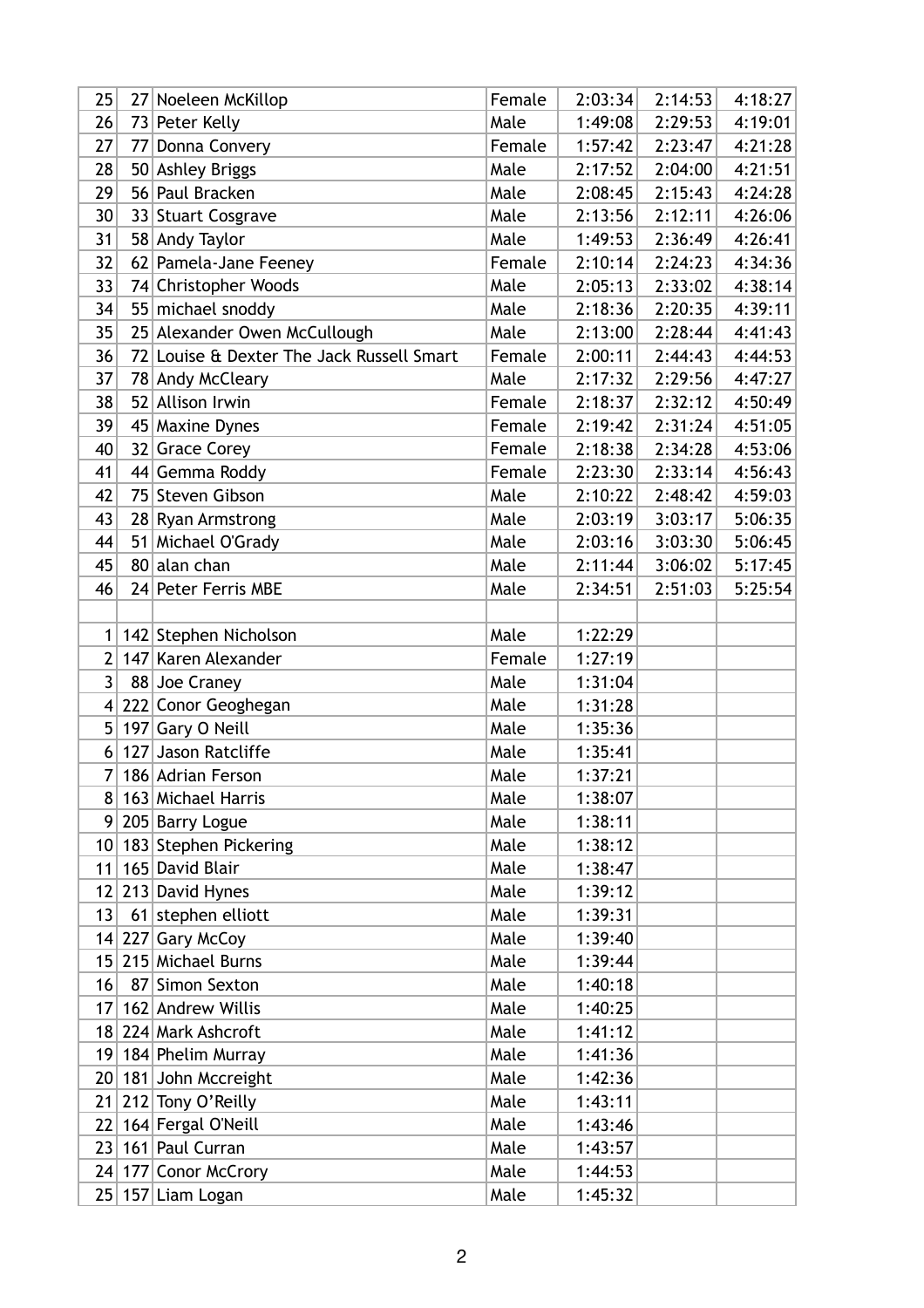|                 | 26   128   Kerry McGrillen | Female | 1:46:07 |
|-----------------|----------------------------|--------|---------|
| 27              | 91 Judith Mc Manus         | Female | 1:46:52 |
|                 | 28 201 Ian Corry           | Male   | 1:47:08 |
|                 | 29 118 Eoin O'Loghlen      | Male   | 1:47:15 |
|                 | 30 218 Martin O'Neill      | Male   | 1:47:23 |
|                 | 31 172 martin mccourt      | Male   | 1:47:44 |
| 32              | 132 Joshua Blair           | Male   | 1:47:49 |
|                 | 33 146 Jayne Mckeever      | Female | 1:48:05 |
|                 | 34 153 Tom Blennerhassett  | Male   | 1:48:07 |
|                 | 35 220 Joseph Douglas      | Male   | 1:48:09 |
|                 | 36 131 Ruari Bradley       | Male   | 1:48:35 |
| 37 <sup>2</sup> | 170 colin hoey             | Male   | 1:48:44 |
|                 | 38 130 Michael Mulvenna    | Male   | 1:48:55 |
|                 | 39 149 Sean Dunne          | Male   | 1:49:55 |
| 40              | 169 Francis O'Neill        | Male   | 1:50:34 |
| 41              | 171 Ita McVeigh            | Female | 1:50:41 |
| 42              | 176 Richard Fox            | Male   | 1:50:41 |
| 43              | 150 Bic Mc Farland         | Male   | 1:50:42 |
| 44              | 143 Fin O'Kane             | Male   | 1:51:20 |
| 45              | 63 Shane Mccormick         | Male   | 1:51:36 |
| 46              | 96 Kevin Crossley          | Male   | 1:51:44 |
| 47              | 133 Kieran Sullivan        | Male   | 1:51:52 |
|                 | 48 136 Barry Campbell      | Male   | 1:52:22 |
|                 | 49 216 Holly Meadows       | Female | 1:52:59 |
|                 | 50 115 Phillip Ryan        | Male   | 1:53:17 |
|                 | 51 116 Stephen O'Nolan     | Male   | 1:53:20 |
| 52              | 195 Angelika Turek         | Female | 1:53:29 |
| 53              | 156 Ciaran Ferris          | Male   | 1:53:39 |
|                 | 54 155 Emer Ferris         | Female | 1:53:40 |
| 55              | 71 Deborah Wilson          | Female | 1:53:53 |
|                 | 56 188 Andrew Pugh         | Male   | 1:54:10 |
| 57              | 94 Barbara Dalton          | Female | 1:54:18 |
| 58              | 64 Anthony Feeney          | Male   | 1:54:34 |
| 59              | 137 Jonny Smith            | Male   | 1:54:45 |
|                 | 60 100 Edele Johnston      | Female | 1:54:52 |
|                 | 61 226 Scott Fleming       | Male   | 1:54:54 |
|                 | 62   193 Laura McBride     | Female | 1:54:54 |
| 63              | 82 Mark Rock               | Male   | 1:55:10 |
|                 | 64 223 Maurice Savage      | Male   | 1:55:18 |
|                 | 65 134 Andrew Cassells     | Male   | 1:55:40 |
| 66              | 109 Gary Barron            | Male   | 1:55:47 |
| 67              | 108 Katrina Toale          | Female | 1:55:47 |
| 68              | 95 Lorna Haggan            | Female | 1:55:52 |
| 69              | 92 David Turton            | Male   | 1:56:11 |
| 70              | 41 Lorraine McGrinder      | Female | 1:56:15 |
| 71              | 81 Declan McMullan         | Male   | 1:56:24 |
| 72              | $84$ gerard reilly         | Male   | 1:56:36 |
| 73              | 104 Robert Powell          | Male   | 1:57:07 |
|                 |                            |        |         |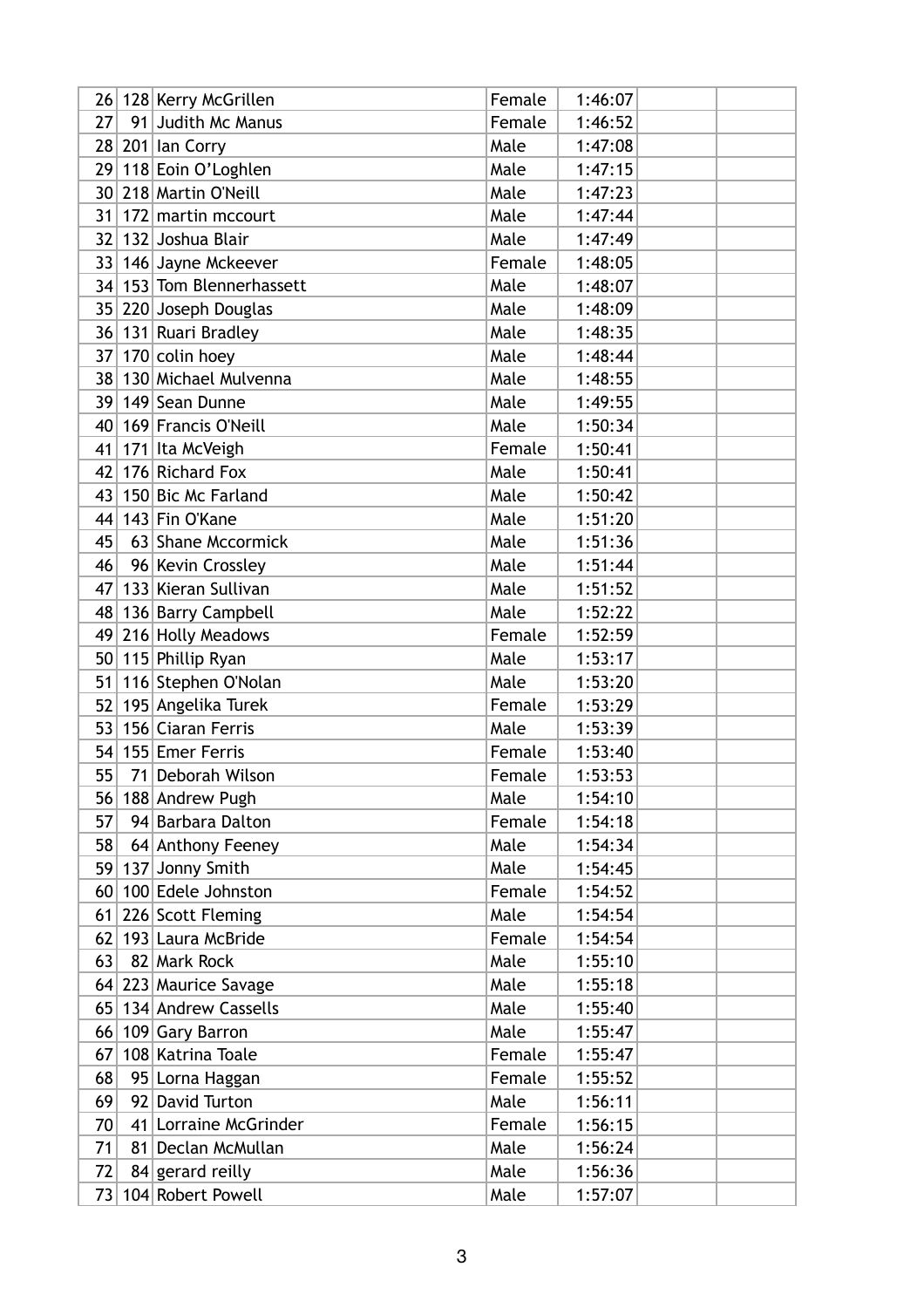|     | 74 200 Gill Evans              | Female | 1:57:36 |  |
|-----|--------------------------------|--------|---------|--|
|     | 75 199 Mark Browne             | Male   | 1:57:36 |  |
| 76  | 89 Vlad Len                    | Male   | 1:57:52 |  |
| 77  | 122 Liam McEntee               | Male   | 1:58:33 |  |
|     | 78 196 Ross Woods              | Male   | 1:59:14 |  |
|     | 79 225 Conor McLaughlin        | Male   | 1:59:16 |  |
|     | 80   178   Alan Hill           | Male   | 1:59:18 |  |
| 81  | 187 Louise Taggart             | Female | 1:59:36 |  |
|     | 82 203 Deborah Murray          | Female | 1:59:36 |  |
|     | 83   182   annemarie pickering | Female | 1:59:42 |  |
|     | 84 140 Ian Murray              | Male   | 1:59:59 |  |
|     | 85 141 Enda Finan              | Male   | 2:00:02 |  |
|     | 86 159 Jennifer Bratty         | Female | 2:00:05 |  |
|     | 87 129 Paul Dornan             | Male   | 2:00:54 |  |
|     | 88 202 Ivor Robinson           | Male   | 2:01:51 |  |
|     | 89 192 Mark Radcliffe          | Male   | 2:02:02 |  |
|     | 90 158 Stephen Graham          | Male   | 2:02:09 |  |
| 91  | 198 Michael Mccracken          | Male   | 2:02:12 |  |
| 92  | 98 Rebecca Sherrard            | Female | 2:02:46 |  |
| 93  | 70 Ruth Early                  | Female | 2:04:20 |  |
|     | 94 114 paul skillen            | Female | 2:04:24 |  |
|     | 95 120 Chris Cleary            | Male   | 2:05:00 |  |
|     | 96 152 Stephen Morrison        | Male   | 2:05:12 |  |
|     | 97 151 Sinéad Dowds            | Female | 2:05:12 |  |
|     | 98 190 Brian McCrory           | Male   | 2:05:44 |  |
|     | 99 214 Arron Magill            | Male   | 2:06:18 |  |
|     | 100 204 Helen Gaston           | Female | 2:07:04 |  |
| 101 | 107 Eddie Coughlan             | Male   | 2:08:03 |  |
|     | 102 111 Steven Williamson      | Male   | 2:08:23 |  |
|     | 103 138 Mark Rocks             | Male   | 2:09:01 |  |
|     | 104 217 Sarah Meadows          | Female | 2:09:30 |  |
|     | 105 154 michael smith          | Male   | 2:11:15 |  |
|     | 106 211 Jessica Byers          | Female | 2:11:25 |  |
|     | 107 219 Gerard Butcher         | Male   | 2:11:28 |  |
|     | 108 135 Anne Williams          | Female | 2:11:55 |  |
|     | 109 209 Claire Mclernon        | Female | 2:12:38 |  |
|     | 110 180 Jeff Alderdice         | Male   | 2:12:40 |  |
|     | 111 175 Catherine O'Boyle      | Female | 2:12:43 |  |
|     | 112 185 Aveline O'Neill        | Female | 2:13:13 |  |
|     | 113 148 Paddi Mulholland       | Female | 2:13:20 |  |
|     | 114 207 Amanda Castray         | Female | 2:13:22 |  |
| 115 | 83 Richard Rock                | Male   | 2:13:26 |  |
|     | 116 210 Lauren Stuart          | Female | 2:13:32 |  |
| 117 | 119 Alejandro Puente           | Male   | 2:13:42 |  |
| 118 | $144$ colm connolly            | Male   | 2:14:38 |  |
| 119 | 90 Gavin McDonnell             | Male   | 2:16:05 |  |
|     | $120$   191   Tony Miller      | Male   | 2:18:06 |  |
| 121 | 97 Kirsty Mcmurray             | Female | 2:18:34 |  |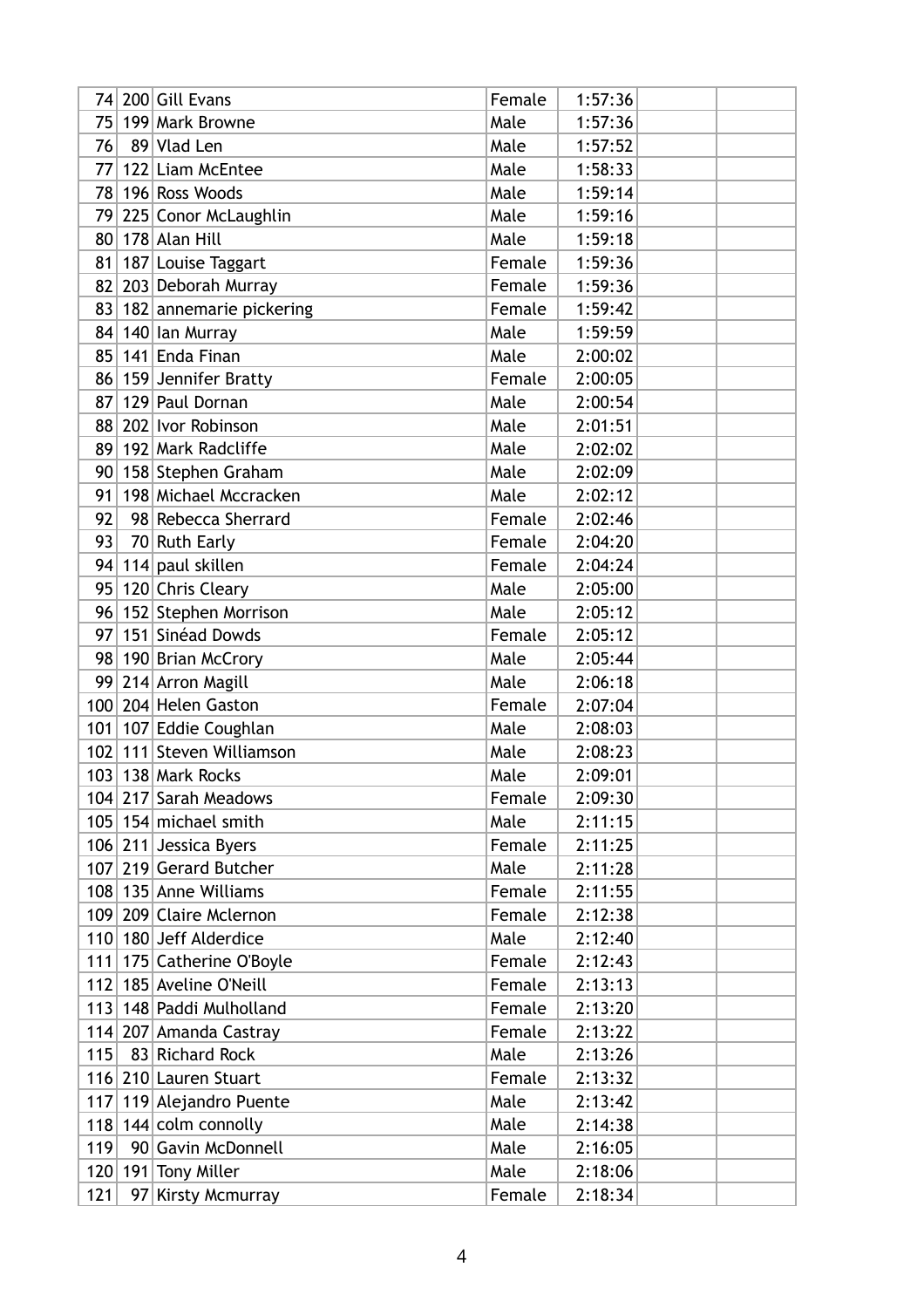| 122             |        | 86 Helen Sexton              | Female | 2:18:35      |       |         |
|-----------------|--------|------------------------------|--------|--------------|-------|---------|
|                 |        | 123 110 Martin Mc Shane      | Male   | 2:19:35      |       |         |
|                 |        | 124 123 Valerie Martin       | Female | 2:21:55      |       |         |
| 125             |        | 206 Darren Quinn             | Male   | 2:21:59      |       |         |
|                 |        | 126 221 Eoin Douglas         | Male   | 2:22:49      |       |         |
| 127             |        | 167 Ryan Ralph               | Male   | 2:28:11      |       |         |
| 128             |        | 126 Tracy Gilpin             | Female | 2:28:54      |       |         |
| 129             |        | 99 Brian Cunningham          | Male   | 2:29:32      |       |         |
|                 |        | 130 179 Julie Jamison        | Female | 2:30:06      |       |         |
|                 |        | 131 112 Kerrie Sweeney       | Female | 2:31:56      |       |         |
| 132             |        | 166 Melissa Campbell         | Female | 2:33:17      |       |         |
|                 |        | 133 208 Drew Neill           | Male   | 2:33:18      |       |         |
|                 |        | 134 117 Neill Mcglinchey     | Male   | 2:35:14      |       |         |
| 135             |        | 85 David George              | Male   | 2:36:09      |       |         |
|                 |        | 136 174 Paula Roddy          | Female | 2:36:09      |       |         |
|                 |        | 137 139 Jeanne Chapple       | Female | 2:45:05      |       |         |
|                 |        | 138 124 Martin Graham        | Male   | 2:45:10      |       |         |
|                 |        | 139 125 Eileen Stewart       | Female | 2:45:19      |       |         |
| 140             |        | 173 Donna Roddy              | Female | 2:46:53      |       |         |
| 141             |        | 34 Lyndsy McKeown            | Female | 2:53:31      |       |         |
|                 |        | 142 145 Jacqueline McGonigle | Female | 3:06:00      |       |         |
|                 |        |                              |        |              |       |         |
| 1 <sup>1</sup>  |        | 249 Kerri Thrower            | Female | 0:26:04      |       |         |
| 2 <sup>1</sup>  |        | 259 stephen crawford         | Male   | 0:28:41      |       |         |
|                 |        | 3 260 barbara hamilton       | Female | 0:31:13      |       |         |
| $\vert 4 \vert$ |        | 258 lyndsey dyer             | Female | 0:36:50      |       |         |
|                 |        |                              |        |              |       |         |
|                 |        | $1 230 $ cathal mclaughlin   | Male   | $0:35:26+3m$ |       | 38m 26s |
| 2 <sup>1</sup>  |        | 228 david mellon             | Male   | $0:38:20+3m$ |       | 41m 20s |
|                 |        | $3 235 $ anne paul           | Female | 0:43:13      | $-1m$ | 42m 13s |
|                 |        | 4   194   seamus mcmath      | Male   | 0:43:22      | $-1m$ | 42m 22s |
| 5 <sup>1</sup>  |        | 105 Pedro Mariblanca         | Male   | 0:45:41      | $-2m$ | 43m 41s |
|                 |        | 6 241 Ruben Estraviz         | Male   | 0:45:46      | $-2m$ | 43m 46s |
| 7               |        | 232 kevin duggan             | Male   | 0:47:00      | $-3m$ | 44m     |
| 8 <sup>1</sup>  |        | 189 Tony McElvanna           | Male   | 0:47:29      |       |         |
| 9 <sup>1</sup>  |        | 168 Fred Blair               | Male   | 0:50:07      |       |         |
|                 |        | 10 255 Kerrie Hughes         | Female | 0:51:30      |       |         |
|                 |        | 11 256 vicky mcveigh         | Female | 0:53:22      |       |         |
|                 | 12 257 | richard watt                 | Male   | 0:53:22      |       |         |
|                 |        | 13 248 Juan Altonaga         | Male   | 0:57:22      | $-3m$ | 54m 22s |
|                 |        | $14$   245 Jeff Esler        | Male   | 0:57:28      | -8m   | 49m 28s |
|                 |        | 15 244 Hannah Jane Esler     | Female | 0:57:54      | $-8m$ | 49m 54s |
|                 |        | 16 233 Jo-Anne McCarthy      | Female | 0:58:04      | $-3m$ | 55m 4s  |
|                 |        | 17 234 Irvine Moorehead      | Male   | 0:58:08      | $-3m$ | 55m 8s  |
|                 |        | 18 238 Janine Mcnevison      | Female | 0:58:16      | $-5m$ | 53m 16s |
|                 |        | 19 250 Axel Uriel            | Male   | 0:58:33      | $-5m$ | 53m 33s |
|                 |        | 20 231 michael mccoy         | Male   | 0:59:40      | $-5m$ | 54m 40s |
|                 |        | 21 237 Talitha Collins       | Female | 1:00:11      | $-5m$ | 55m 11s |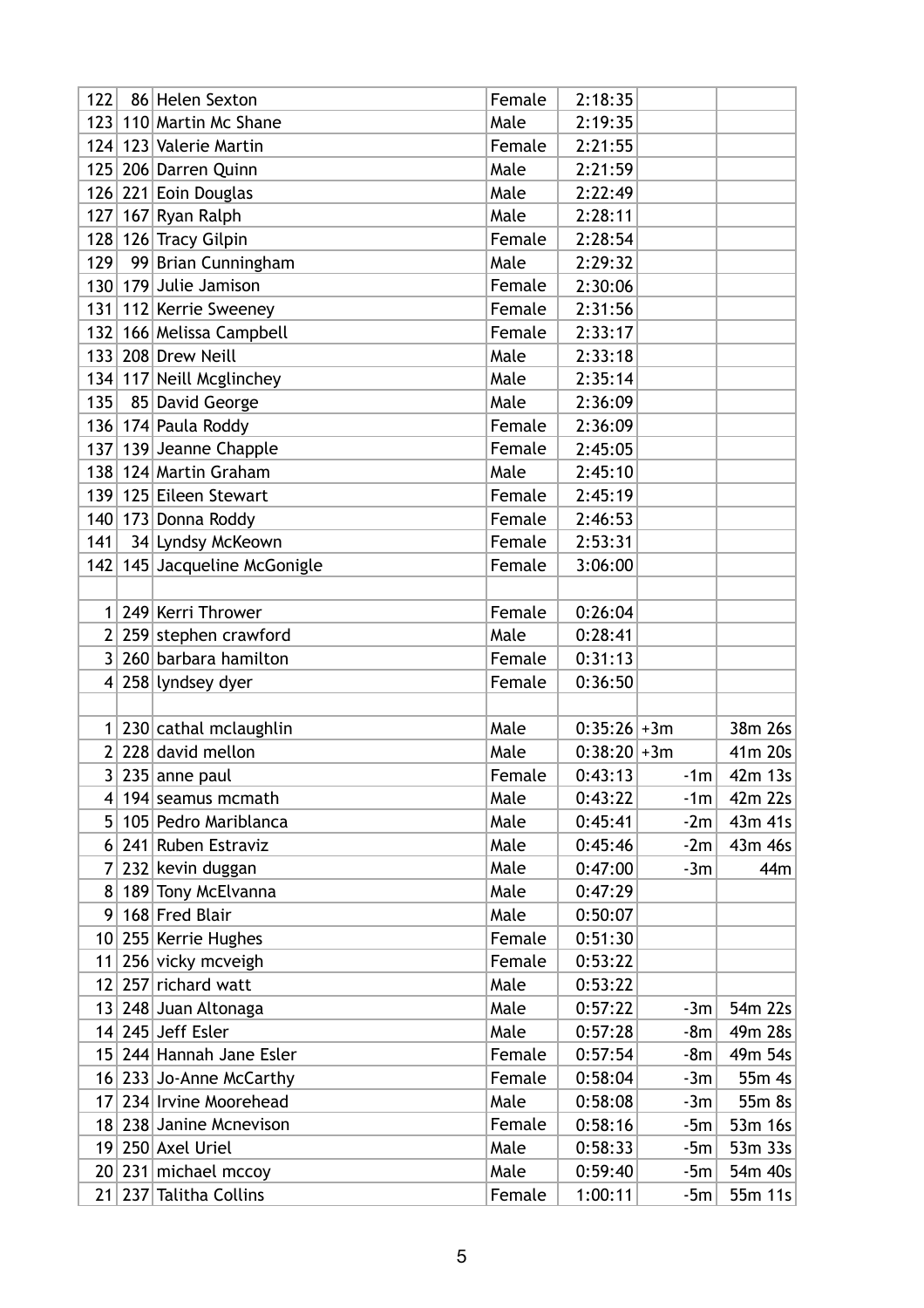|  | $22$ 254 Ross Kelly          | Male   | 1:00:13 | $-8m$ | 52m 13s   |
|--|------------------------------|--------|---------|-------|-----------|
|  | 23 239 Leah Burns            | Female | 1:04:56 | $-8m$ | 56m 56s   |
|  | 24 160 catherine mccrea      | Female | 1:06:04 | $-8m$ | 58 $m$ 4s |
|  | $25$ 121 Ruth Jack           | Female | 1:06:04 | $-8m$ | 58m 4s    |
|  | 26 246 Jane Wilson           | Female | 1:07:05 | $-8m$ | 59m 5s    |
|  | 27 242 Paula Griffin         | Female | 1:07:48 | $-8m$ | 59m 48s   |
|  | $28 243 $ Jay McIlroy        | Male   | 1:08:08 | $-8m$ | 1:00:08   |
|  | 29 252 Kathlynn Marie Ramoso | Female | 1:16:13 | $-8m$ | 1:08:13   |
|  | 30 240 Louise Weir           | Female | 1:16:44 | $-8m$ | 1:08:44   |
|  | 31   102   Louise Power      | Female | 1:17:10 | $-8m$ | 1:09:10   |
|  | 32 236 Stephanie Watson      | Female | 1:20:14 | $-8m$ | 1:12:14   |
|  | 33 247 katherine mcallister  | Female | 1:20:14 | $-8m$ | 1:12:14   |
|  | 34 253 Alan Cross            | Male   | 1:21:03 | $-8m$ | 1:13:03   |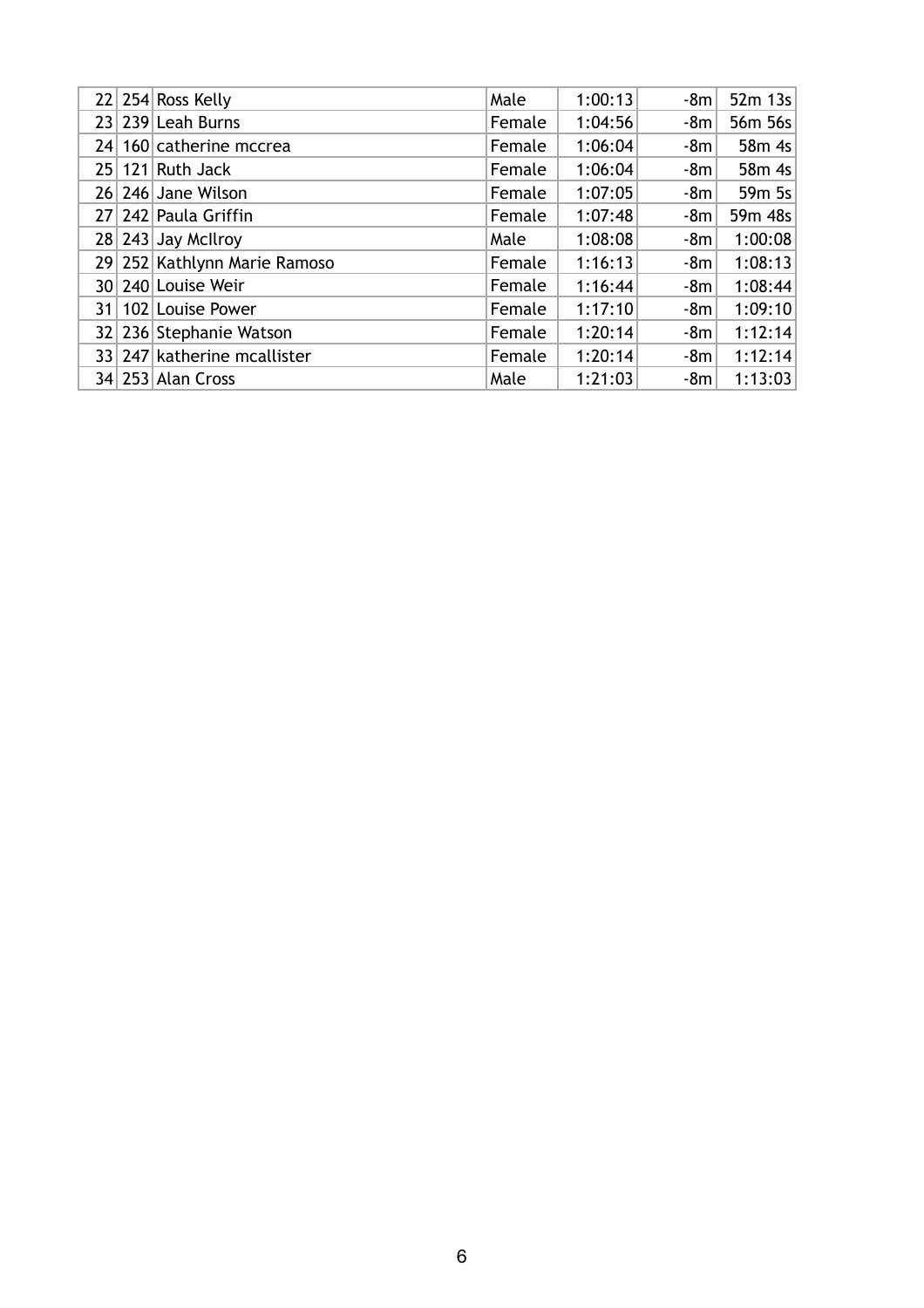| Finish   | Race     |
|----------|----------|
| 5:12:15  | Ultra    |
| 5:13:59  | Ultra    |
| 5:21:54  | Ultra    |
| 5:47:22  | Ultra    |
| 6:14:34  | Ultra    |
| 6:24:30  | Ultra    |
| 6:24:30  | Ultra    |
| 6:25:16  | Ultra    |
| 6:30:15  | Ultra    |
| 6:45:12  | Ultra    |
| 6:52:19  | Ultra    |
| 6:53:23  | Ultra    |
| 7:00:19  | Ultra    |
| 7:23:35  | Ultra    |
| 7:26:55  | Ultra    |
| 7:26:55  | Ultra    |
| 7:26:55  | Ultra    |
| 7:44:56  | Ultra    |
| 8:22:45  | ultra    |
| 8:45:52  | Ultra    |
| 8:50:32  | Ultra    |
| 8:50:32  | Ultra    |
| 10:04:39 | Ultra    |
|          |          |
|          | Marathon |
|          | Marathon |
|          |          |
|          |          |
|          | Marathon |
|          | Marathon |
|          | Marathon |
|          | Marathon |
|          | Marathon |
|          | Marathon |
|          | Marathon |
|          | Marathon |
|          | Marathon |
|          | marathon |
|          | Marathon |
|          | Marathon |
|          | Marathon |
|          | Marathon |
|          | Marathon |
|          | Marathon |
|          | Marathon |
|          | Marathon |
|          | Marathon |
|          | Marathon |
|          | Marathon |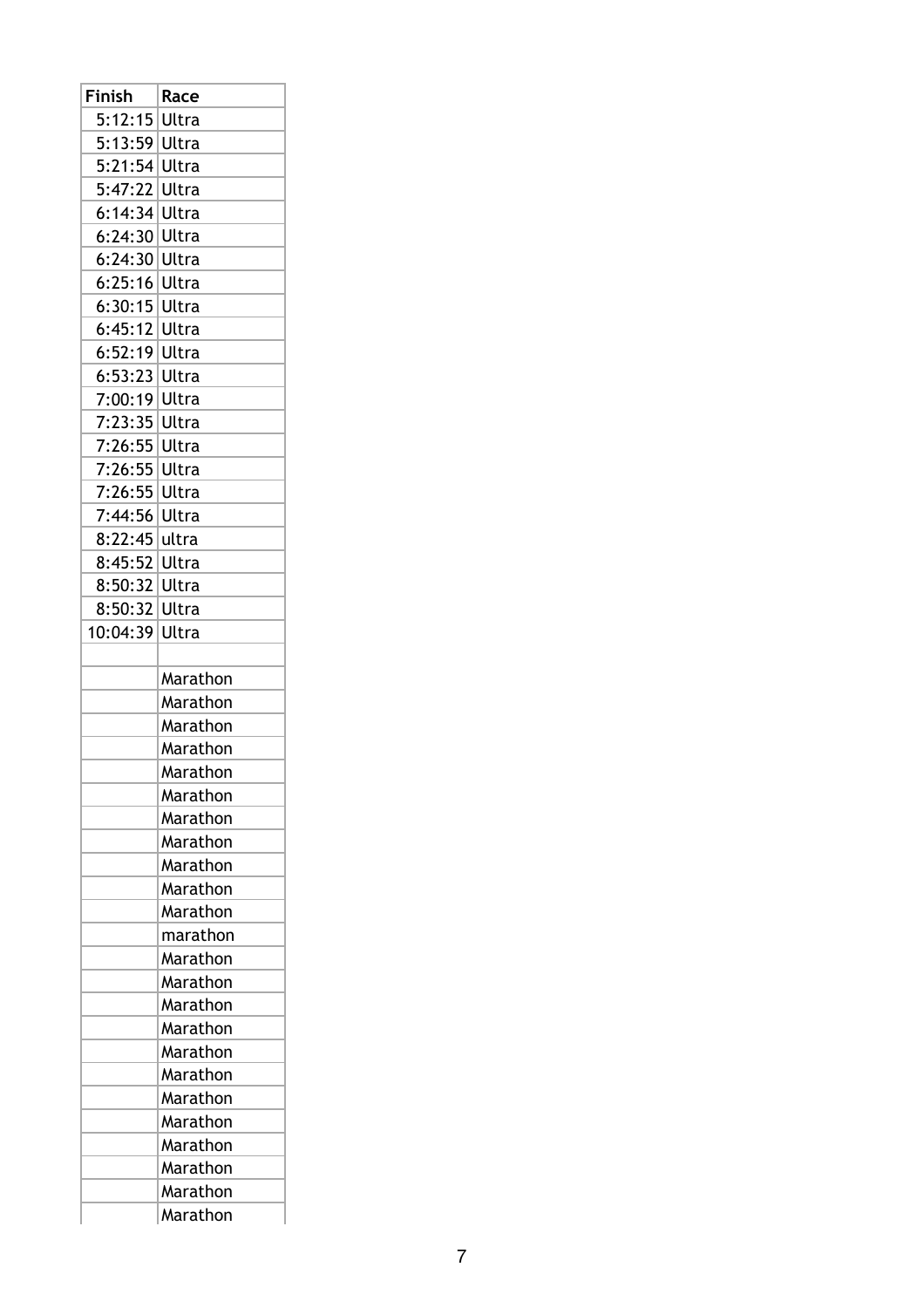| Marathon                              |
|---------------------------------------|
| Marathon                              |
| Marathon                              |
| Marathon                              |
| Marathon                              |
| Marathon                              |
| Marathon                              |
| Marathon                              |
| Marathon                              |
| Marathon                              |
| Marathon                              |
| Marathon                              |
| Marathon                              |
| Marathon                              |
| Marathon                              |
| Marathon                              |
| Marathon                              |
| Marathon                              |
| Marathon                              |
| Marathon                              |
| Marathon                              |
| Marathon                              |
|                                       |
| <b>Half Marathon</b>                  |
| <b>Half Marathon</b>                  |
| <b>Half Marathon</b>                  |
| Half Marathon                         |
| <b>Half Marathon</b>                  |
|                                       |
| Half Marathon<br><b>Half Marathon</b> |
|                                       |
|                                       |
| <b>Half Marathon</b>                  |
| <b>Half Marathon</b>                  |
| <b>Half Marathon</b>                  |
| Half Marathon                         |
| <b>Half Marathon</b>                  |
| <b>Half Marathon</b>                  |
| <b>Half Marathon</b>                  |
| <b>Half Marathon</b>                  |
| <b>Half Marathon</b>                  |
| Half Marathon                         |
| <b>Half Marathon</b>                  |
| <b>Half Marathon</b>                  |
| Half Marathon                         |
| Half Marathon                         |
| <b>Half Marathon</b>                  |
| Half Marathon                         |
| Half Marathon                         |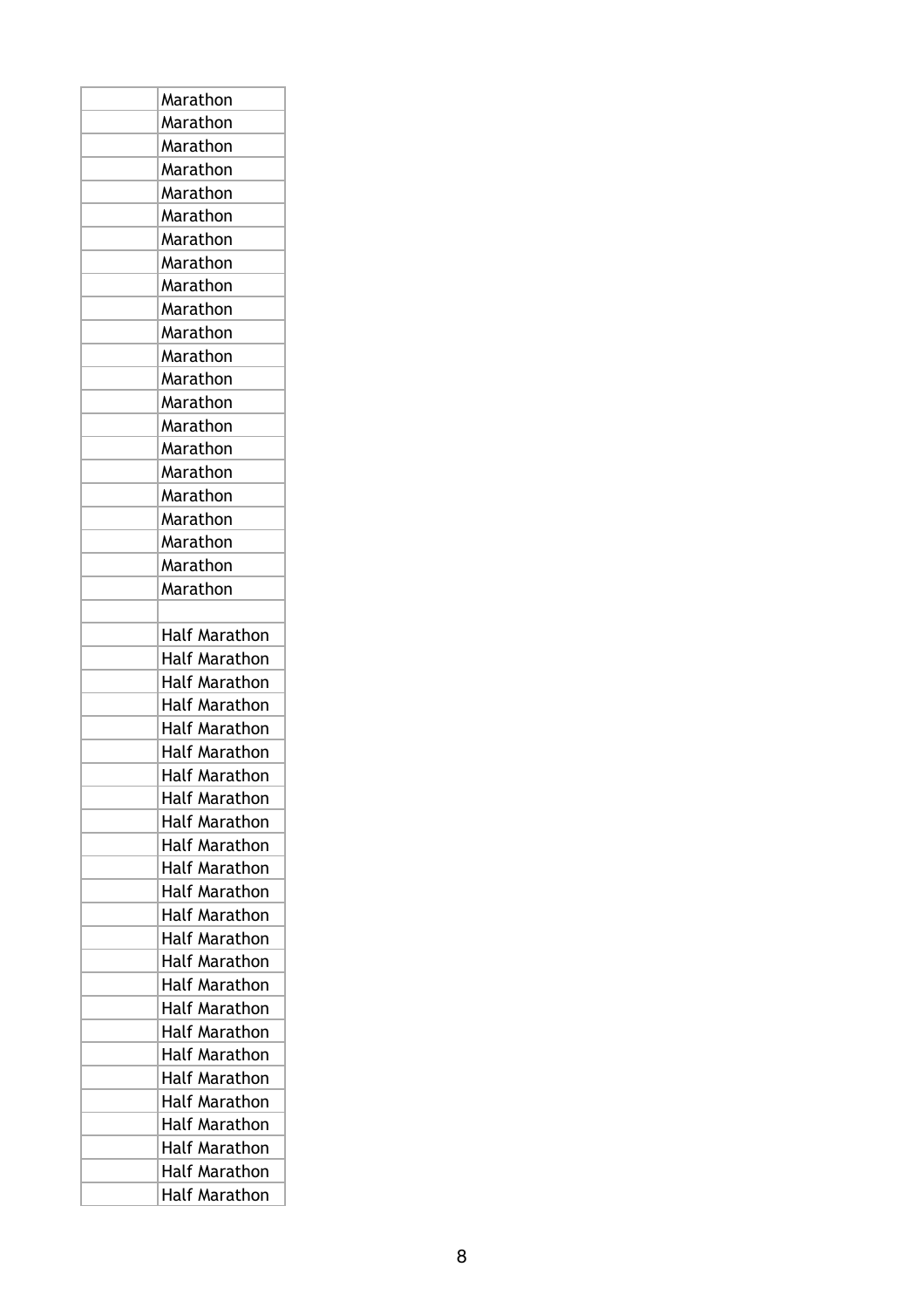| <b>Half Marathon</b> |
|----------------------|
| <b>Half Marathon</b> |
| <b>Half Marathon</b> |
| <b>Half Marathon</b> |
| <b>Half Marathon</b> |
| <b>Half Marathon</b> |
| <b>Half Marathon</b> |
| <b>Half Marathon</b> |
| <b>Half Marathon</b> |
| Half Marathon        |
| <b>Half Marathon</b> |
| <b>Half Marathon</b> |
| <b>Half Marathon</b> |
| <b>Half Marathon</b> |
| <b>Half Marathon</b> |
|                      |
| <b>Half Marathon</b> |
| <b>Half Marathon</b> |
| <b>Half Marathon</b> |
| <b>Half Marathon</b> |
| <b>Half Marathon</b> |
| <b>Half Marathon</b> |
| <b>Half Marathon</b> |
| <b>Half Marathon</b> |
| <b>Half Marathon</b> |
| <b>Half Marathon</b> |
| <b>Half Marathon</b> |
| <b>Half Marathon</b> |
| <b>Half Marathon</b> |
| <b>Half Marathon</b> |
| <b>Half Marathon</b> |
| <b>Half Marathon</b> |
| <b>Half Marathon</b> |
| <b>Half Marathon</b> |
| <b>Half Marathon</b> |
| <b>Half Marathon</b> |
| Half Marathon        |
| <b>Half Marathon</b> |
| <b>Half Marathon</b> |
|                      |
| <b>Half Marathon</b> |
| Half Marathon        |
| <b>Half Marathon</b> |
| <b>Half Marathon</b> |
| <b>Half Marathon</b> |
| Half Marathon        |
| <b>Half Marathon</b> |
| <b>Half Marathon</b> |
| <b>Half Marathon</b> |
| Half Marathon        |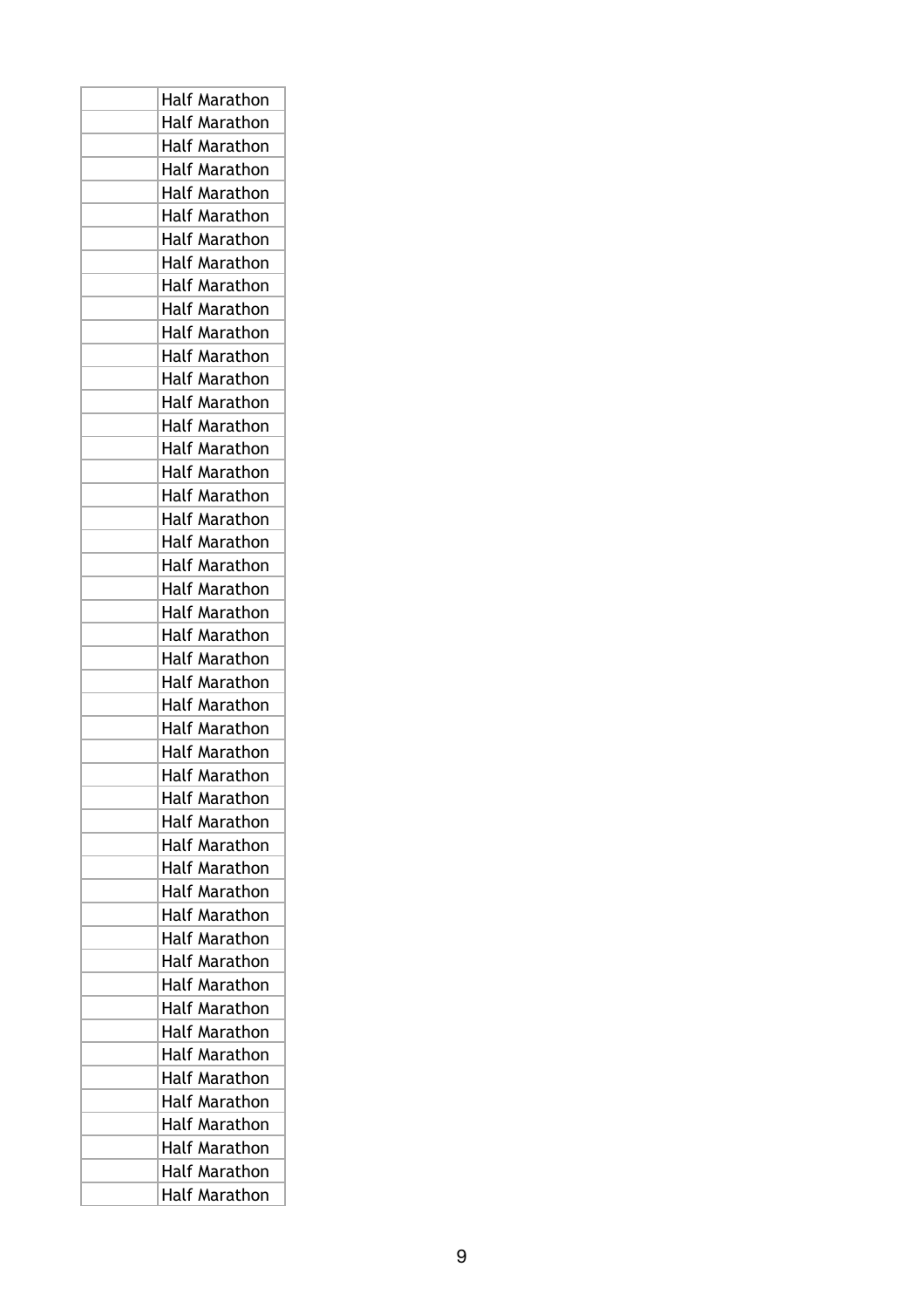| <b>Half Marathon</b> |
|----------------------|
| <b>Half Marathon</b> |
| <b>Half Marathon</b> |
| <b>Half Marathon</b> |
| <b>Half Marathon</b> |
| <b>Half Marathon</b> |
| <b>Half Marathon</b> |
| <b>Half Marathon</b> |
| <b>Half Marathon</b> |
| Half Marathon        |
| <b>Half Marathon</b> |
| <b>Half Marathon</b> |
| <b>Half Marathon</b> |
| <b>Half Marathon</b> |
| <b>Half Marathon</b> |
|                      |
| <b>Half Marathon</b> |
| <b>Half Marathon</b> |
| <b>Half Marathon</b> |
| <b>Half Marathon</b> |
| <b>Half Marathon</b> |
| <b>Half Marathon</b> |
| <b>Half Marathon</b> |
| <b>Half Marathon</b> |
| <b>Half Marathon</b> |
| <b>Half Marathon</b> |
| <b>Half Marathon</b> |
| <b>Half Marathon</b> |
| <b>Half Marathon</b> |
| <b>Half Marathon</b> |
| <b>Half Marathon</b> |
| <b>Half Marathon</b> |
| <b>Half Marathon</b> |
| <b>Half Marathon</b> |
| <b>Half Marathon</b> |
| <b>Half Marathon</b> |
| Half Marathon        |
| <b>Half Marathon</b> |
| <b>Half Marathon</b> |
|                      |
| <b>Half Marathon</b> |
| Half Marathon        |
| <b>Half Marathon</b> |
| <b>Half Marathon</b> |
| <b>Half Marathon</b> |
| Half Marathon        |
| <b>Half Marathon</b> |
| <b>Half Marathon</b> |
| <b>Half Marathon</b> |
| Half Marathon        |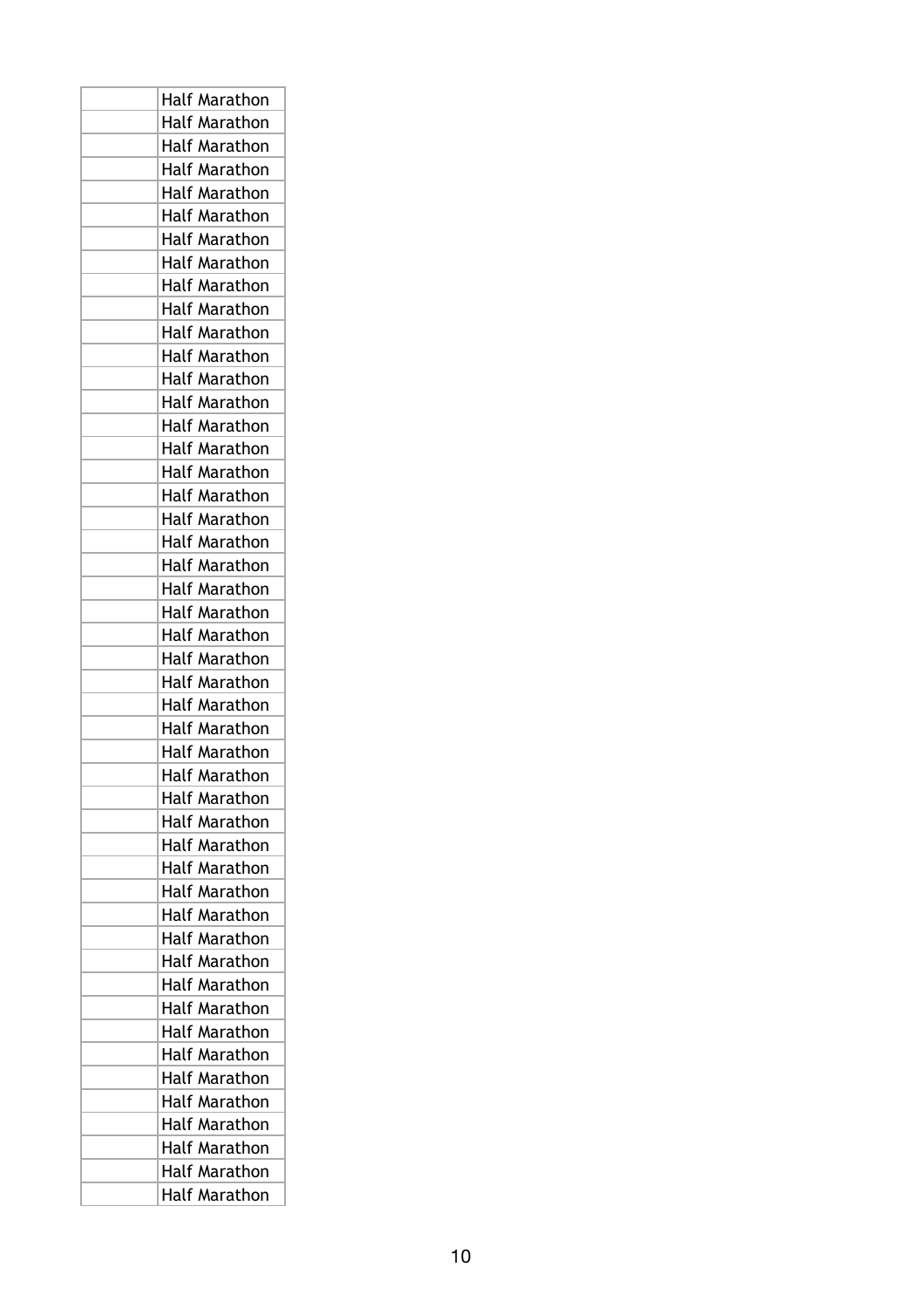|       | <b>Half Marathon</b> |
|-------|----------------------|
|       | Half Marathon        |
|       | <b>Half Marathon</b> |
|       | <b>Half Marathon</b> |
|       | <b>Half Marathon</b> |
|       | Half Marathon        |
|       | <b>Half Marathon</b> |
|       | <b>Half Marathon</b> |
|       | <b>Half Marathon</b> |
|       | <b>Half Marathon</b> |
|       | <b>Half Marathon</b> |
|       | Half Marathon        |
|       | <b>Half Marathon</b> |
|       | Half Marathon        |
|       | <b>Half Marathon</b> |
|       | <b>Half Marathon</b> |
|       | <b>Half Marathon</b> |
|       | Half Marathon        |
|       | <b>Half Marathon</b> |
|       | <b>Half Marathon</b> |
|       | <b>Half Marathon</b> |
|       |                      |
|       | 5k                   |
|       | 5k                   |
|       | 5k                   |
|       | 5k                   |
| place |                      |
| 1     | 10k                  |
|       | 2 10k                |
| 3     | 10k                  |
| 4     | 10k                  |
| 5     | 10k                  |
| 6     | 10k                  |
| 7     | 10k                  |
| 8     | 10k                  |
| 11    | 10k                  |
| 12    | 10k                  |
| 15    | 10k                  |
| 16    | 10k                  |
| 18    | 10k                  |
| 9     | 10k                  |
| 10    | 10k                  |
| 20    | 10k                  |
| 21    | 10k                  |
| 14    | 10k                  |
| 17    | 10k                  |
| 19    | 10k                  |
| 22    | 10k                  |
|       |                      |